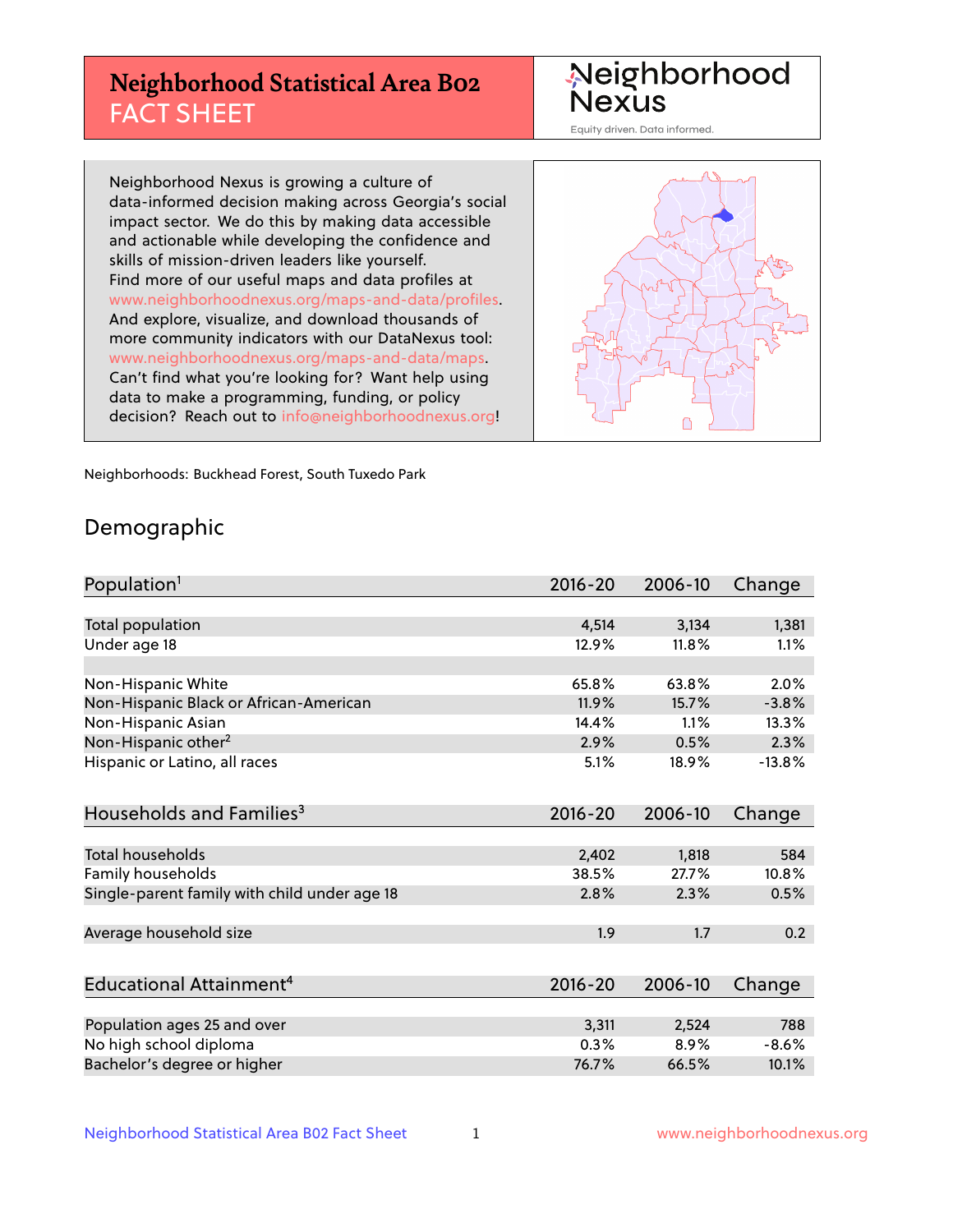# Change Measures, continued...

| Employment <sup>5</sup>                                 | $2016 - 20$    | 2006-10        | Change   |
|---------------------------------------------------------|----------------|----------------|----------|
|                                                         |                |                | 712      |
| Total workers residing in Neighborhood Statistical Area | 1,925<br>10.1% | 1,213<br>10.3% | $-0.2%$  |
| Workers with earnings \$1250/month or less              | 18.3%          | 30.4%          | $-12.1%$ |
| Workers with earnings \$1251/month to \$3333/month      | 71.6%          | 59.3%          | 12.3%    |
| Workers with earnings greater than \$3333/month         |                |                |          |
| Total jobs located in Neighborhood Statistical Area     | 6,797          | 4,356          | 2,441    |
| Jobs with earnings \$1250/month or less                 | 24.7%          | 32.2%          | $-7.5%$  |
| Jobs with earnings \$1251/month to \$3333/month         | 30.2%          | 42.8%          | $-12.6%$ |
| Jobs with earnings greater than \$3333/month            | 45.0%          | 25.0%          | 20.1%    |
|                                                         |                |                |          |
| Jobs/workers ratio                                      | 3.5            | 3.6            | $-0.1$   |
|                                                         |                |                |          |
| Income and Poverty <sup>6</sup>                         | 2016-20        | 2006-10        | Change   |
|                                                         |                |                |          |
| Median household income                                 | \$108,796      | \$65,383       | \$43,414 |
|                                                         |                |                |          |
| Population for whom poverty status is determined        | 4,507          | 3,083          | 1,424    |
| Population below poverty                                | 7.3%           | 15.5%          | $-8.1%$  |
| Housing <sup>7</sup>                                    | $2016 - 20$    | 2006-10        | Change   |
|                                                         |                |                |          |
| Total housing units                                     | 2,856          | 2,352          | 504      |
| Occupied housing units                                  | 84.1%          | 77.3%          | 6.8%     |
| Vacant housing units                                    | 15.9%          | 22.7%          | $-6.8%$  |
|                                                         |                |                |          |
| Occupied housing units                                  | 2,402          | 1,818          | 584      |
| Owner occupied housing units                            | 35.3%          | 39.0%          | $-3.7%$  |
| Renter occupied housing units                           | 64.7%          | 61.0%          | 3.7%     |
|                                                         |                |                |          |
| Access to a Vehicle <sup>8</sup>                        | $2016 - 20$    | 2006-10        | Change   |
|                                                         |                |                |          |
| Occupied housing units                                  | 2,402          | 1,818          | 584      |
| No vehicle available                                    | 3.0%           | 7.9%           | $-4.8%$  |
|                                                         |                |                |          |
| Crime Rates, per 10,000 Population <sup>9</sup>         | 2017-21        | 2012-16        |          |
|                                                         |                |                | Change   |
| All Part I crimes                                       | 663.2          | 961.9          | $-298.7$ |
| Violent crime                                           | 41.2           | 77.6           | $-36.4$  |
| Murder                                                  | 2.2            | 0.0            | 2.2      |
| Robbery                                                 | 14.6           | 39.1           | $-24.5$  |
|                                                         | 24.4           | 38.4           | $-14.1$  |
| Aggravated assault<br>Property crime                    | 622.0          | 884.3          | $-262.3$ |
| <b>Burglary</b>                                         | 38.1           | 85.5           | $-47.4$  |
| Larceny                                                 | 513.0          | 737.2          | $-224.1$ |
| Vehicle theft                                           | 70.9           | 61.7           | 9.2      |
|                                                         |                |                |          |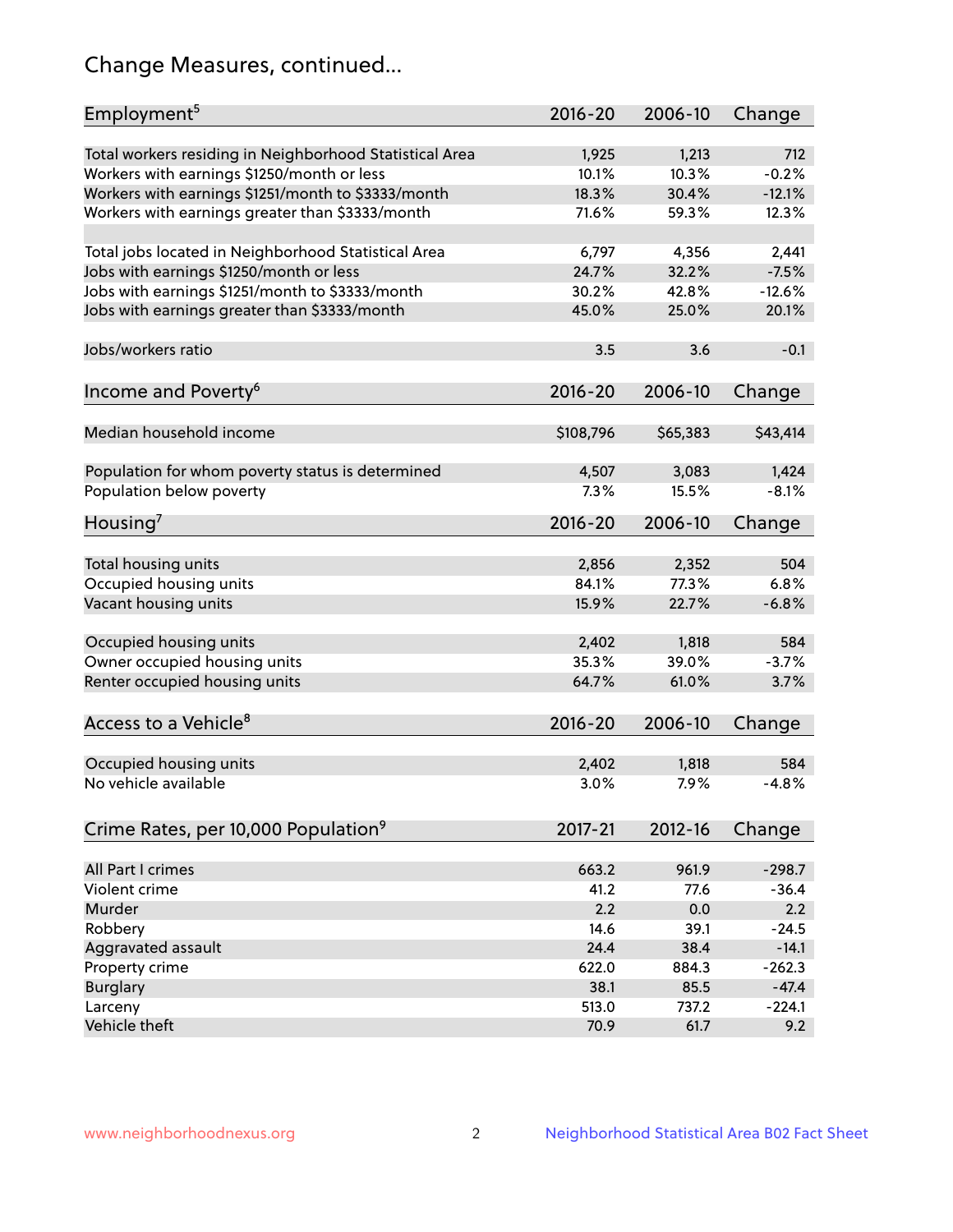# Current Data: Demographic

| Sex and Age, 2016-20 <sup>10</sup>                    | <b>Estimate</b> | Margin of Error |
|-------------------------------------------------------|-----------------|-----------------|
| Total population                                      | 4,514           | $\pm$ 677       |
| Male                                                  | 54.7%           | $\pm$ 11.5%     |
| Female                                                | 45.3%           | $\pm$ 7.4%      |
| Under 5 years                                         | 6.6%            | $\pm$ 4.2%      |
| 5 to 9 years                                          | 3.4%            | $\pm1.8\%$      |
| 10 to 14 years                                        | 2.0%            | $\pm 1.1\%$     |
| 15 to 19 years                                        | 0.9%            | $\pm 1.1\%$     |
| 20 to 24 years                                        | 13.7%           | $\pm$ 3.9%      |
| 25 to 34 years                                        | 26.1%           | $\pm 3.5\%$     |
| 35 to 44 years                                        | 15.2%           | $\pm$ 6.2%      |
| 45 to 54 years                                        | 13.4%           | $\pm$ 4.6%      |
| 55 to 59 years                                        | 6.1%            | $\pm 2.5\%$     |
| 60 to 64 years                                        | 3.0%            | $\pm 2.1\%$     |
| 65 to 74 years                                        | 7.3%            | $\pm$ 3.4%      |
| 75 to 84 years                                        | 1.4%            | ±1.6%           |
| 85 years and over                                     | 0.9%            | $\pm 1.0\%$     |
| Median age (years)                                    | 33.6            | ±1.1            |
| Race and Ethnicity, 2016-20 <sup>11</sup>             | <b>Estimate</b> | Margin of Error |
| Total population                                      | 4,514           | $\pm$ 677       |
| Hispanic or Latino (of any race)                      | 5.1%            | $\pm 3.0\%$     |
| Not Hispanic or Latino                                | 94.9%           | $\pm$ 5.0%      |
| White alone                                           | 65.8%           | ±13.6%          |
| Black or African American alone                       | 11.9%           | $\pm$ 7.7%      |
| American Indian and Alaska Native alone               | 0.0%            | $\pm$ 0.4%      |
| Asian alone                                           | 14.4%           | $\pm$ 12.0%     |
| Native Hawaiian and other Pacific Islander alone      | 0.0%            | $\pm$ 0.4%      |
| Some other race alone                                 | 0.7%            | $\pm$ 0.9%      |
| Two or more races                                     | 2.1%            | ±1.4%           |
| U.S. Citizenship Status, 2016-20 <sup>12</sup>        | <b>Estimate</b> | Margin of Error |
| Foreign-born population                               | 872             | $\pm$ 435       |
| Naturalized U.S. citizen                              | 34.6%           | ±23.4%          |
| Not a U.S. citizen                                    | 65.4%           | ±34.9%          |
| Citizen, Voting Age Population, 2016-20 <sup>13</sup> | Estimate        | Margin of Error |
| Citizen, 18 and over population                       | 3,372           | $\pm 400$       |
| Male                                                  | 56.9%           | $\pm$ 5.8%      |
| Female                                                | 43.1%           | $\pm$ 6.0%      |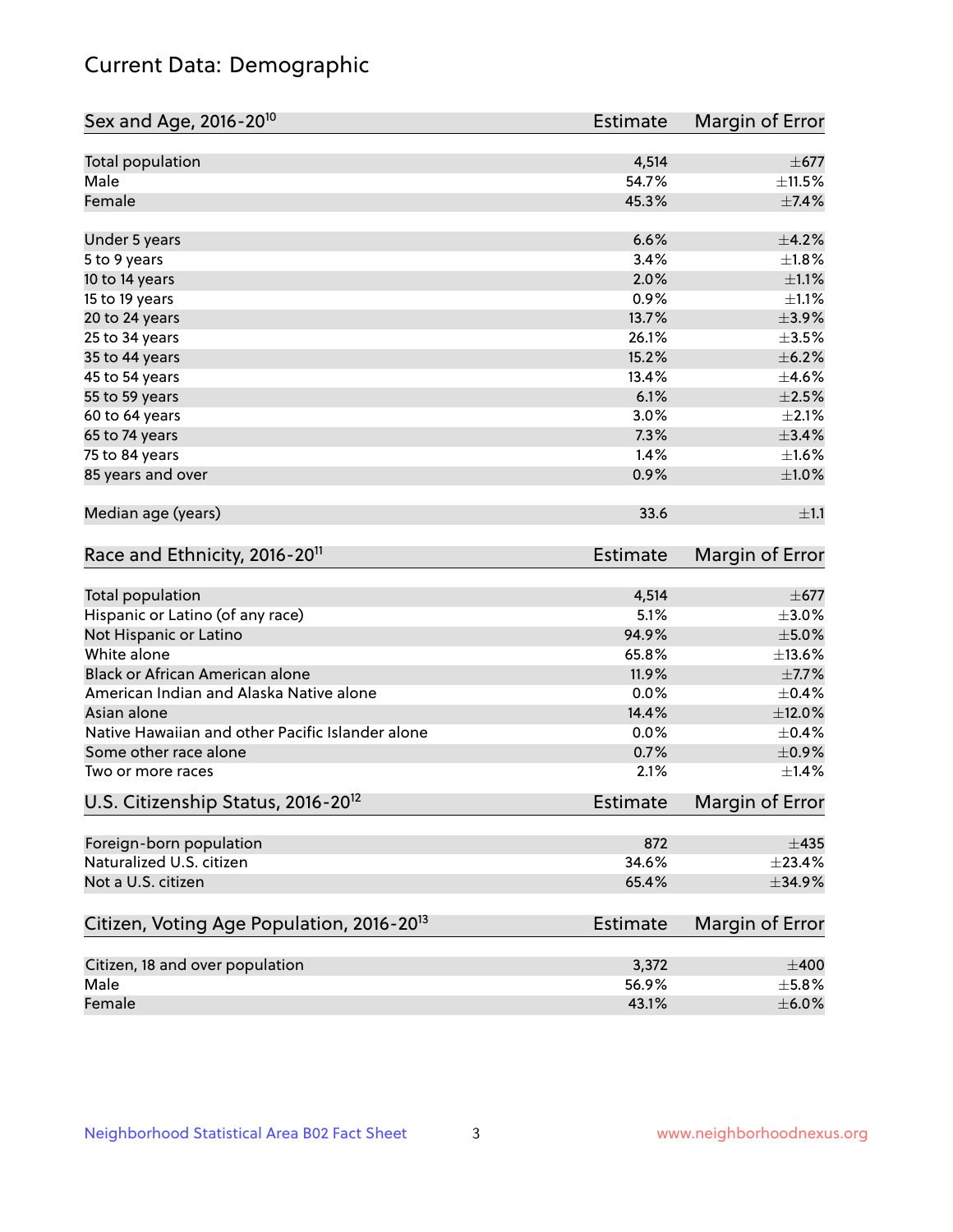# Current Data: Economic

| Income, 2016-20 <sup>14</sup>                                     | <b>Estimate</b> | Margin of Error |
|-------------------------------------------------------------------|-----------------|-----------------|
| All households                                                    |                 | $\pm$ 317       |
| Less than \$10,000                                                | 2,402<br>6.3%   | ±4.3%           |
|                                                                   | 1.0%            |                 |
| \$10,000 to \$14,999                                              |                 | $\pm 1.0\%$     |
| \$15,000 to \$24,999                                              | 6.4%            | $\pm$ 5.3%      |
| \$25,000 to \$34,999                                              | 3.9%            | $\pm 2.9\%$     |
| \$35,000 to \$49,999                                              | 5.2%            | $\pm 3.5\%$     |
| \$50,000 to \$74,999                                              | 13.7%           | $\pm$ 7.2%      |
| \$75,000 to \$99,999                                              | 8.9%            | $\pm$ 4.0%      |
| \$100,000 to \$149,999                                            | 23.9%           | $\pm$ 9.1%      |
| \$150,000 to \$199,999                                            | 9.3%            | $\pm$ 3.7%      |
| \$200,000 or more                                                 | 21.2%           | $\pm$ 6.1%      |
| Median household income (dollars)                                 | \$108,796       | $\pm$ 8,102     |
| Mean household income (dollars)                                   | \$152,515       | $±$ 29,936      |
| Households with earnings                                          | 86.2%           | $\pm$ 6.7%      |
| Mean earnings (dollars)                                           | \$151,119       | ±28,823         |
| Households with Social Security                                   | 10.8%           | $\pm 2.8\%$     |
| Mean Social Security income (dollars)                             | \$23,649        | ±6,632          |
| Households with retirement income                                 | 7.6%            | $\pm 3.6\%$     |
| Mean retirement income (dollars)                                  | \$53,537        | ± 28,424        |
| Households with Supplemental Security Income                      | 2.0%            | ±3.3%           |
| Mean Supplemental Security Income (dollars)                       | \$0             | $\pm$ 0         |
| Households with cash public assistance income                     | 0.5%            | $\pm$ 0.9%      |
| Mean cash public assistance income (dollars)                      | \$0             | $\pm 0$         |
| Households with Food Stamp/SNAP benefits in the past 12<br>months | 4.4%            | $\pm$ 4.2%      |
| Family households                                                 | 925             | $\pm 260$       |
| Less than \$10,000                                                | 5.7%            | $\pm$ 7.0%      |
| \$10,000 to \$14,999                                              | 0.0%            | ±1.9%           |
| \$15,000 to \$24,999                                              | 1.0%            | $\pm 2.7\%$     |
| \$25,000 to \$34,999                                              | 4.7%            | $\pm$ 6.0%      |
| \$35,000 to \$49,999                                              | 1.1%            | ±3.4%           |
| \$50,000 to \$74,999                                              | 8.6%            | $\pm$ 8.9%      |
| \$75,000 to \$99,999                                              | 10.3%           | $\pm$ 6.2%      |
| \$100,000 to \$149,999                                            | 26.1%           | $\pm 20.6\%$    |
| \$150,000 to \$199,999                                            | 6.1%            | $\pm$ 3.9%      |
| \$200,000 or more                                                 | 36.5%           | $\pm$ 9.5%      |
| Median family income (dollars)                                    | \$139,876       | $\pm$ 8,928     |
| Mean family income (dollars)                                      | \$223,501       | ±62,646         |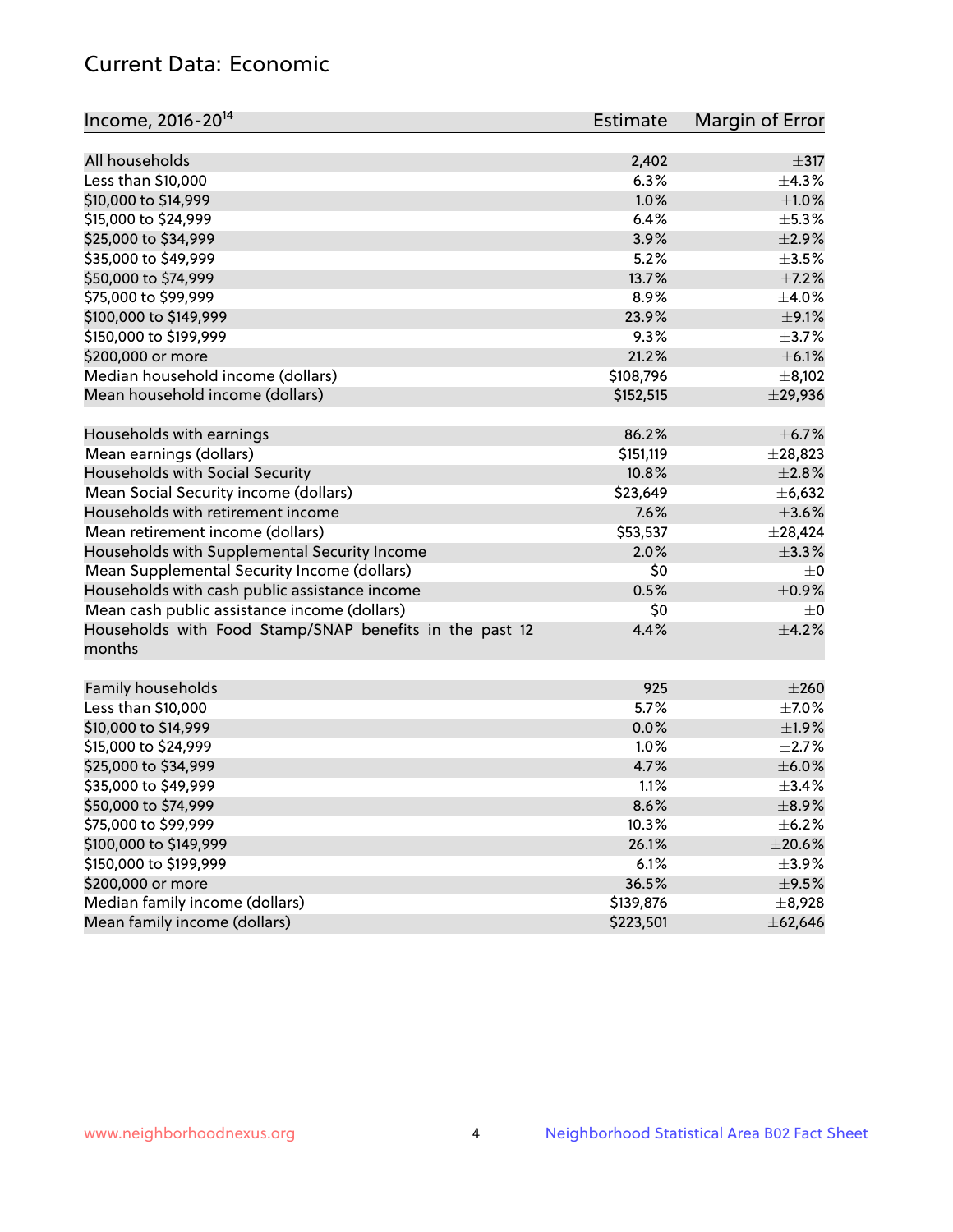# Current Data: Economic, continued...

| Income, 2016-20, continued <sup>15</sup>                              | <b>Estimate</b>   | Margin of Error     |
|-----------------------------------------------------------------------|-------------------|---------------------|
|                                                                       |                   |                     |
| Nonfamily households<br>Median nonfamily income (dollars)             | 1,477<br>\$74,780 | $\pm$ 249<br>±9,462 |
| Mean nonfamily income (dollars)                                       | \$104,605         | ±17,712             |
|                                                                       |                   |                     |
| Median earnings for workers (dollars)                                 | \$65,392          | ±3,148              |
| Median earnings for male full-time, year-round workers<br>(dollars)   | \$72,442          | $\pm$ 7,026         |
| Median earnings for female full-time, year-round workers<br>(dollars) | \$67,908          | $\pm$ 3,187         |
| Per capita income (dollars)                                           | \$82,865          | ±14,956             |
| Families Below Poverty Level, 2016-20 <sup>16</sup>                   | <b>Estimate</b>   | Margin of Error     |
|                                                                       |                   |                     |
| <b>All Families</b>                                                   | 925               | $\pm 260$           |
| Percent below poverty                                                 | 5.7%              | $\pm$ 7.0%          |
| Families with related children under 18 years                         | 455               | $\pm 235$           |
| Percent below poverty                                                 | 0.0%              | ±6.7%               |
| Families with related children under 5 years only                     | 268               | $\pm 217$           |
| Percent below poverty                                                 | 0.0%              | ±11.3%              |
| Married couple families                                               | 705               | $\pm 237$           |
| Percent below poverty                                                 | 7.5%              | ±9.0%               |
| Married couple families with related children under 18 years          | 301               | $\pm 204$           |
| Percent below poverty                                                 | 0.0%              | $\pm$ 5.8%          |
| Married couple families with related children under 5 years           | 200               | $\pm 201$           |
| Percent below poverty                                                 | $0.0\%$           | $\pm$ 8.8%          |
| Families with female householder, no spouse present                   | 104               | ±91                 |
| Percent below poverty                                                 | 0.0%              | ±16.9%              |
| Families with female householder, no spouse present with              | 72                | $\pm$ 83            |
| related children under 18 years                                       |                   |                     |
| Percent below poverty                                                 | 0.0%              | $+24.4%$            |
| Families with female householder, no spouse present with              | 9                 | $\pm 25$            |
| related children under 5 years                                        |                   |                     |
| Percent below poverty                                                 | 0.0%              | ±195.2%             |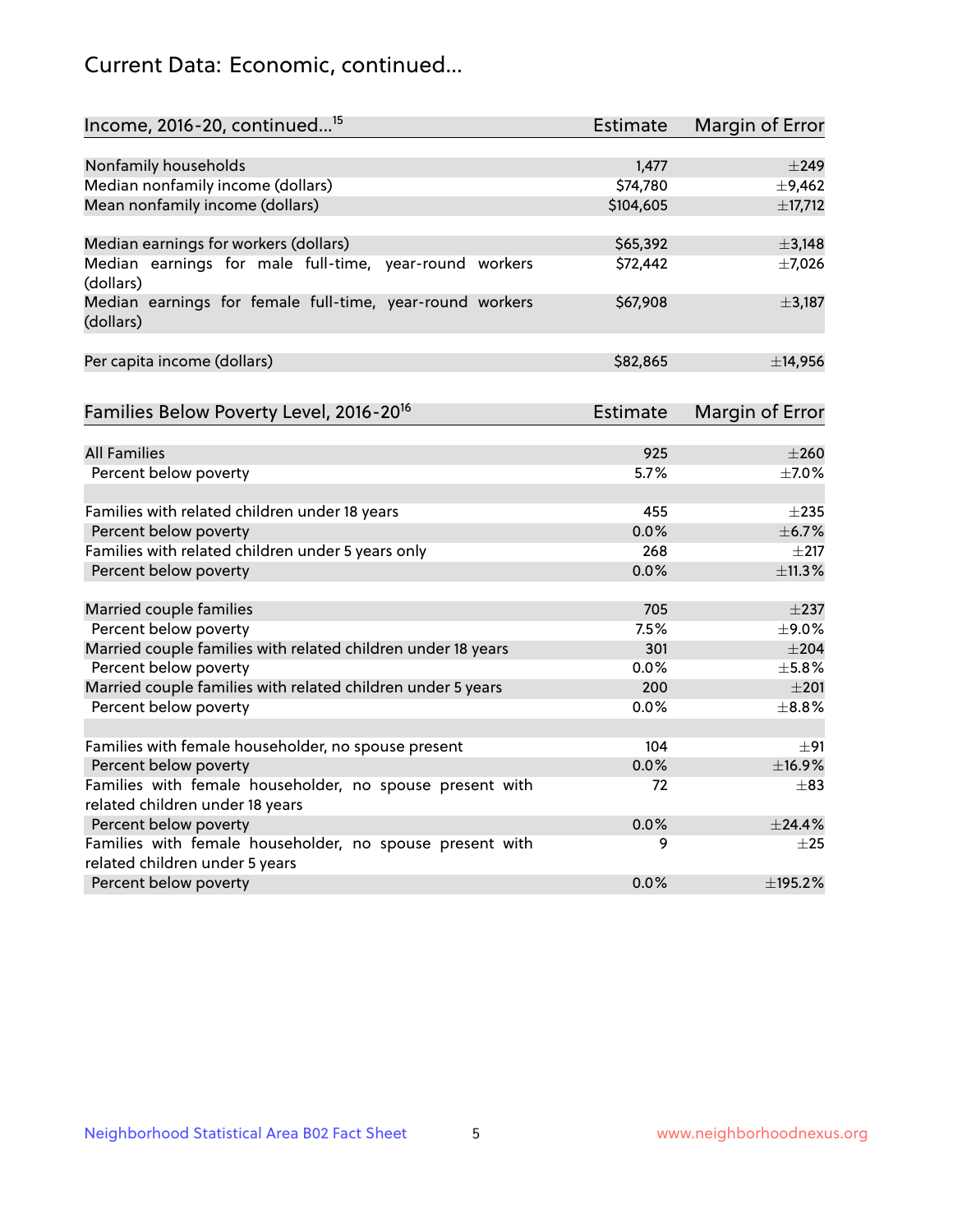# Current Data: Economic, continued...

| People Below Poverty Level, 2016-20 <sup>17</sup> | <b>Estimate</b> | Margin of Error |
|---------------------------------------------------|-----------------|-----------------|
|                                                   |                 |                 |
| Total population                                  | 4,507           | $\pm 678$       |
| Percent below poverty                             | 7.3%            | $\pm$ 3.6%      |
| Population under 18 years                         | 577             | $\pm 235$       |
| Percent below poverty                             | $0.0\%$         | $\pm$ 10.5%     |
| Population 18 years and over                      | 3,930           | $\pm$ 531       |
| Percent below poverty                             | 8.4%            | $\pm$ 3.7%      |
| Population 18 to 64 years                         | 3,493           | $\pm$ 501       |
| Percent below poverty                             | 5.5%            | $\pm 2.6\%$     |
| Population 65 years and over                      | 437             | ±174            |
| Percent below poverty                             | 31.8%           | $+24.4%$        |

| Poverty by Race/Ethnicity, 2016-20 <sup>18</sup> | Estimate | Margin of Error |
|--------------------------------------------------|----------|-----------------|
|                                                  |          |                 |
| Non-Hispanic White population                    | 2,962    | $\pm 423$       |
| Percent below poverty                            | 7.8%     | $\pm$ 4.8%      |
| <b>Black population</b>                          | 538      | $\pm$ 357       |
| Percent below poverty                            | 12.7%    | ±9.8%           |
| Asian population                                 | 650      | $\pm$ 550       |
| Percent below poverty                            | $2.0\%$  | $\pm 4.5\%$     |
| Hispanic or Latino population                    | 229      | ±140            |
| Percent below poverty                            | 1.7%     | $\pm$ 5.2%      |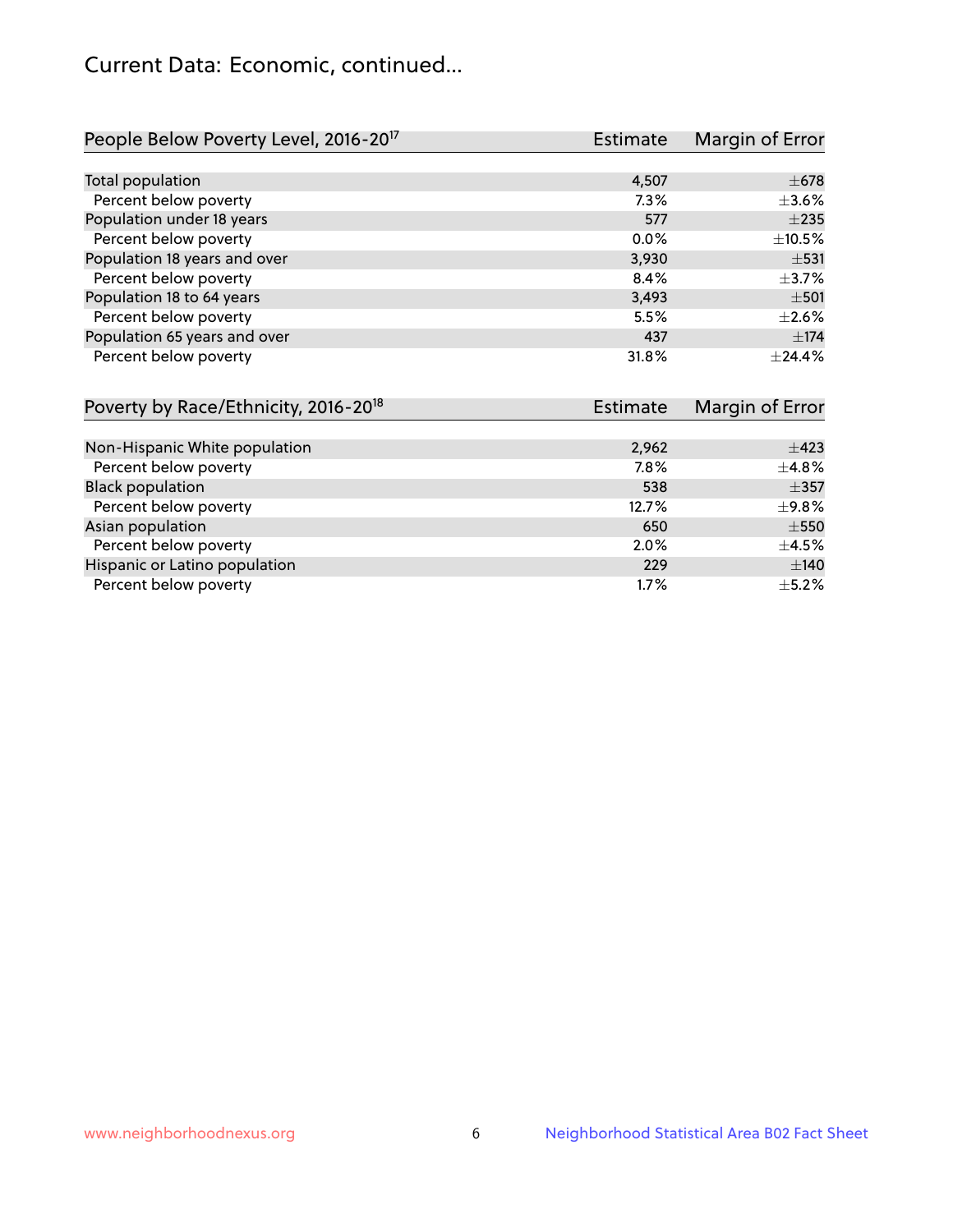# Current Data: Employment

| Employment Status, 2016-20 <sup>19</sup>                      | <b>Estimate</b> | Margin of Error |
|---------------------------------------------------------------|-----------------|-----------------|
|                                                               |                 |                 |
| Population 16 years and over                                  | 3,960           | $\pm$ 527       |
| In labor force                                                | 80.2%           | $\pm$ 6.1%      |
| Civilian labor force                                          | 80.2%           | $\pm$ 6.1%      |
| Employed                                                      | 79.4%           | $\pm$ 5.7%      |
| Unemployed                                                    | 0.8%            | $\pm 2.8\%$     |
| <b>Armed Forces</b>                                           | 0.0%            | $\pm 2.0\%$     |
| Not in labor force                                            | 19.8%           | $\pm$ 5.3%      |
| Civilian labor force                                          | 3,176           | $\pm$ 487       |
| <b>Unemployment Rate</b>                                      | 1.0%            | $\pm 3.5\%$     |
|                                                               |                 |                 |
| Females 16 years and over                                     | 1,761           | $\pm$ 331       |
| In labor force                                                | 73.6%           | $\pm$ 9.6%      |
| Civilian labor force                                          | 73.6%           | $\pm$ 9.6%      |
| Employed                                                      | 73.6%           | $\pm$ 9.6%      |
| Own children of the householder under 6 years                 | 320             | $\pm 202$       |
|                                                               |                 |                 |
| All parents in family in labor force                          | 73.7%           | $\pm 35.8 \%$   |
| Own children of the householder 6 to 17 years                 | 257             | $\pm$ 83        |
| All parents in family in labor force                          | 52.8%           | ±36.5%          |
|                                                               |                 |                 |
| Industry, 2016-20 <sup>20</sup>                               | <b>Estimate</b> | Margin of Error |
| Civilian employed population 16 years and over                | 3,144           | $\pm$ 476       |
| Agriculture, forestry, fishing and hunting, and mining        | 0.5%            | $\pm 1.0\%$     |
| Construction                                                  | 1.5%            | $\pm 1.3\%$     |
| Manufacturing                                                 | 5.2%            | $\pm 3.0\%$     |
| Wholesale trade                                               | 2.4%            | $\pm 1.8\%$     |
| Retail trade                                                  | 9.4%            | $\pm$ 4.0%      |
| Transportation and warehousing, and utilities                 | 3.1%            | $\pm 1.8\%$     |
| Information                                                   | 3.1%            | $\pm 2.2\%$     |
| Finance and insurance, and real estate and rental and leasing | 14.9%           | $\pm$ 4.2%      |
| Professional, scientific, and management, and administrative  | 35.1%           | ±9.9%           |
| and waste management services                                 |                 |                 |
| Educational services, and health care and social assistance   | 13.1%           | $\pm 4.1\%$     |
| Arts, entertainment, and recreation, and accommodation and    | 6.4%            | $\pm$ 3.2%      |
| food services                                                 |                 |                 |
| Other services, except public administration                  | 3.4%            | $\pm1.7\%$      |
| Public administration                                         | 2.1%            | $\pm$ 2.2%      |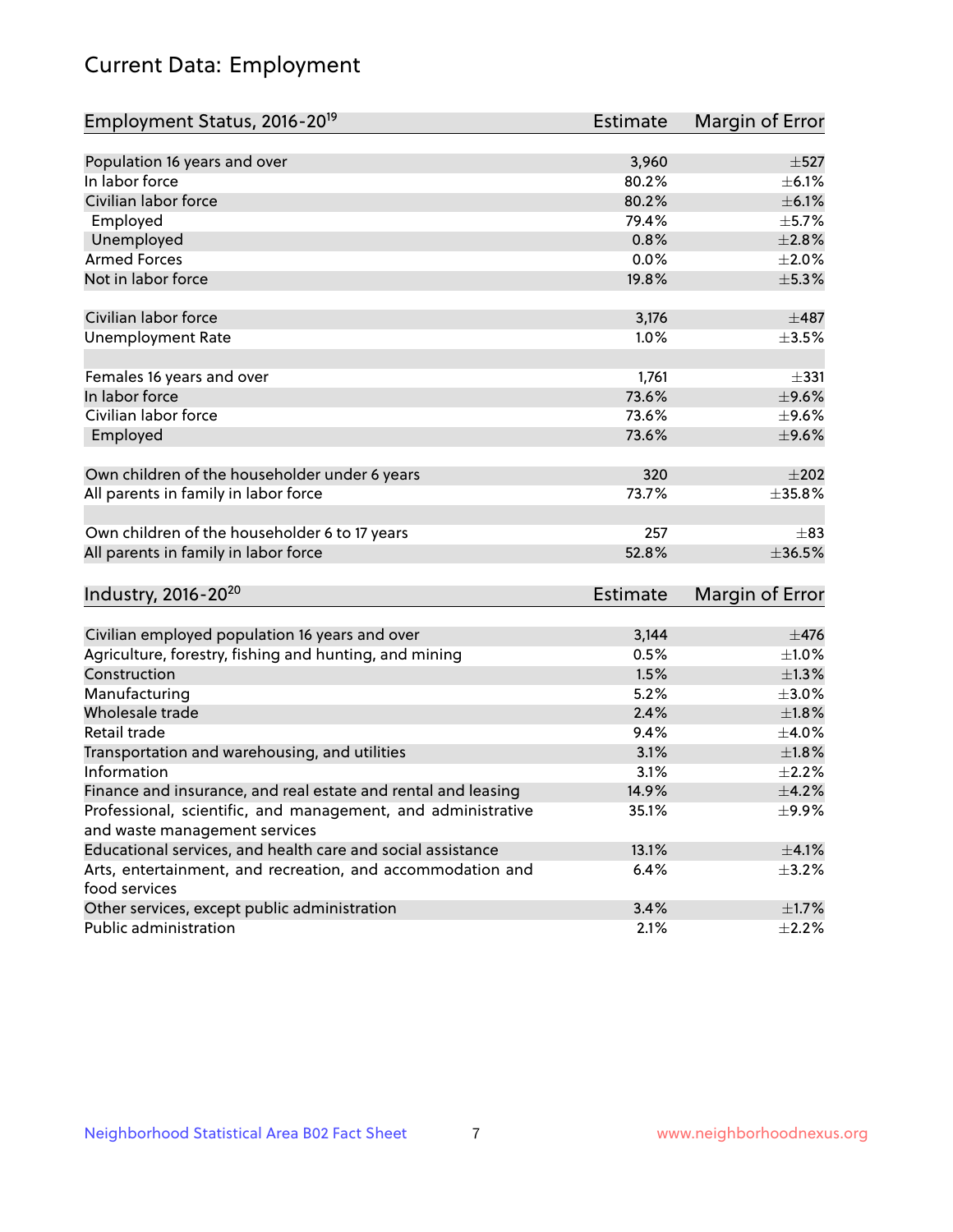# Current Data: Employment, continued...

| Occupation, 2016-20 <sup>21</sup>                                                                                | Estimate | Margin of Error |
|------------------------------------------------------------------------------------------------------------------|----------|-----------------|
| Civilian employed population 16 years and over                                                                   | 3,144    | $\pm$ 476       |
| Management, business, science, and arts occupations                                                              | 69.4%    | $\pm$ 8.6%      |
| Service occupations                                                                                              | 4.6%     | $\pm 2.8\%$     |
| Sales and office occupations                                                                                     | 21.9%    | $\pm$ 3.9%      |
| Natural resources, construction, and maintenance occupations                                                     | 1.2%     | $\pm 2.0\%$     |
| Production, transportation, and material moving occupations                                                      | 2.9%     | ±2.4%           |
| Class of Worker, 2016-20 <sup>22</sup>                                                                           | Estimate | Margin of Error |
| Civilian employed population 16 years and over                                                                   | 3,144    | $\pm$ 476       |
| Private wage and salary workers                                                                                  | 90.0%    | $\pm 3.6\%$     |
| Government workers                                                                                               | 5.1%     | $\pm 3.0\%$     |
| Self-employed in own not incorporated business workers                                                           | 4.9%     | $\pm 2.9\%$     |
| Unpaid family workers                                                                                            | 0.0%     | $\pm$ 0.8%      |
| Job Flows, 2019 <sup>23</sup>                                                                                    |          | 2019            |
|                                                                                                                  |          |                 |
| Total Jobs in Neighborhood Statistical Area                                                                      |          | 6,797           |
| Held by residents of Neighborhood Statistical Area                                                               |          | 0.9%            |
| Held by non-residents of Neighborhood Statistical Area                                                           |          | 99.1%           |
| Jobs by Industry Sector, 2019 <sup>24</sup>                                                                      |          | 2019            |
| Total Jobs in Neighborhood Statistical Area                                                                      |          | 6,797           |
| <b>Goods Producing sectors</b>                                                                                   |          | 3.1%            |
| Trade, Transportation, and Utilities sectors                                                                     |          | 16.3%           |
| All Other Services sectors                                                                                       |          | 80.6%           |
| Total Jobs in Neighborhood Statistical<br>held<br>by<br>Area<br>Neighborhood Statistical Area residents          |          | 58              |
| <b>Goods Producing sectors</b>                                                                                   |          | 12.1%           |
| Trade, Transportation, and Utilities sectors                                                                     |          | 8.6%            |
| All Other Services sectors                                                                                       |          | 79.3%           |
| Jobs by Earnings, 2019 <sup>25</sup>                                                                             |          | 2019            |
| Total Jobs in Neighborhood Statistical Area                                                                      |          | 6,797           |
| Jobs with earnings \$1250/month or less                                                                          |          | 24.7%           |
| Jobs with earnings \$1251/month to \$3333/month                                                                  |          | 30.2%           |
| Jobs with earnings greater than \$3333/month                                                                     |          | 45.0%           |
| Neighborhood Statistical<br>Jobs<br>in<br>held<br>by<br>Total<br>Area<br>Neighborhood Statistical Area residents |          | 58              |
| Jobs with earnings \$1250/month or less                                                                          |          | 10.3%           |
| Jobs with earnings \$1251/month to \$3333/month                                                                  |          | 19.0%           |
| Jobs with earnings greater than \$3333/month                                                                     |          | 70.7%           |
|                                                                                                                  |          |                 |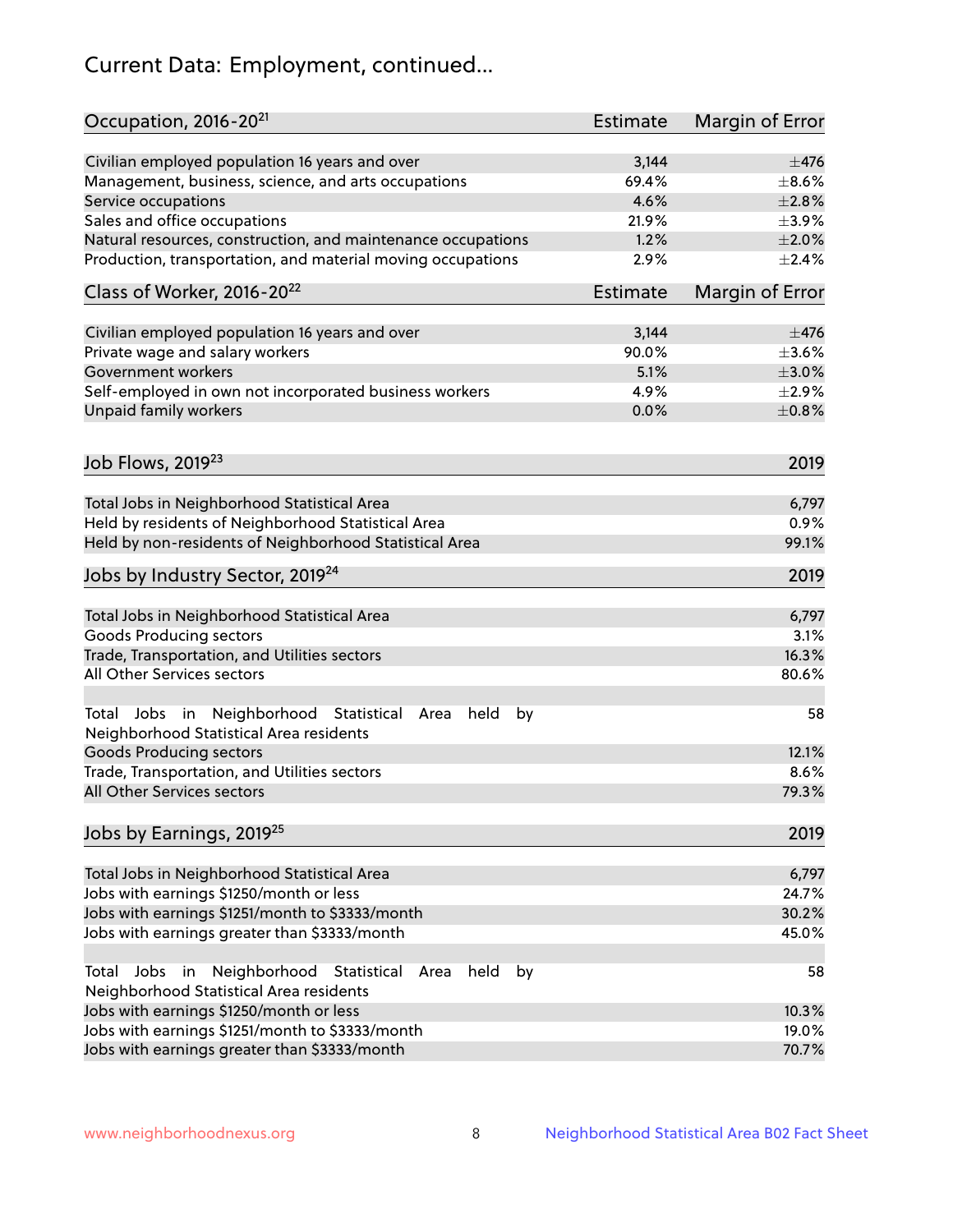# Current Data: Employment, continued...

| Jobs by Age of Worker, 2019 <sup>26</sup>                                                      | 2019  |
|------------------------------------------------------------------------------------------------|-------|
|                                                                                                |       |
| Total Jobs in Neighborhood Statistical Area                                                    | 6,797 |
| Jobs with workers age 29 or younger                                                            | 27.2% |
| Jobs with workers age 30 to 54                                                                 | 53.8% |
| Jobs with workers age 55 or older                                                              | 19.0% |
|                                                                                                |       |
| Total Jobs in Neighborhood Statistical Area held by<br>Neighborhood Statistical Area residents | 58    |
| Jobs with workers age 29 or younger                                                            | 24.1% |
| Jobs with workers age 30 to 54                                                                 | 53.4% |
| Jobs with workers age 55 or older                                                              | 22.4% |

### Current Data: Education

| School Enrollment, 2016-20 <sup>27</sup>       | <b>Estimate</b> | Margin of Error |
|------------------------------------------------|-----------------|-----------------|
|                                                |                 |                 |
| Population 3 years and over enrolled in school | 723             | $+253$          |
| Nursery school, preschool                      | 27.0%           | $\pm$ 22.8%     |
| Kindergarten                                   | 3.6%            | $\pm$ 3.6%      |
| Elementary school (grades 1-8)                 | 26.2%           | ±11.4%          |
| High school (grades 9-12)                      | 6.8%            | $\pm$ 5.8%      |
| College or graduate school                     | 36.4%           | ±13.3%          |

| Educational Attainment, 2016-20 <sup>28</sup> | <b>Estimate</b> | Margin of Error |
|-----------------------------------------------|-----------------|-----------------|
|                                               |                 |                 |
| Population 25 years and over                  | 3,311           | $\pm$ 530       |
| Less than 9th grade                           | 0.0%            | $\pm 1.5\%$     |
| 9th to 12th grade, no diploma                 | 0.3%            | $\pm1.5\%$      |
| High school graduate (includes equivalency)   | 7.8%            | $\pm$ 3.8%      |
| Some college, no degree                       | 12.5%           | $\pm$ 5.0%      |
| Associate's degree                            | 2.7%            | $\pm$ 1.4%      |
| Bachelor's degree                             | 40.8%           | $\pm$ 3.9%      |
| Graduate or professional degree               | 35.8%           | $\pm$ 9.5%      |
|                                               |                 |                 |
| Percent high school graduate or higher        | 99.7%           | $\pm 22.0\%$    |
| Percent bachelor's degree or higher           | 76.7%           | $\pm$ 5.5%      |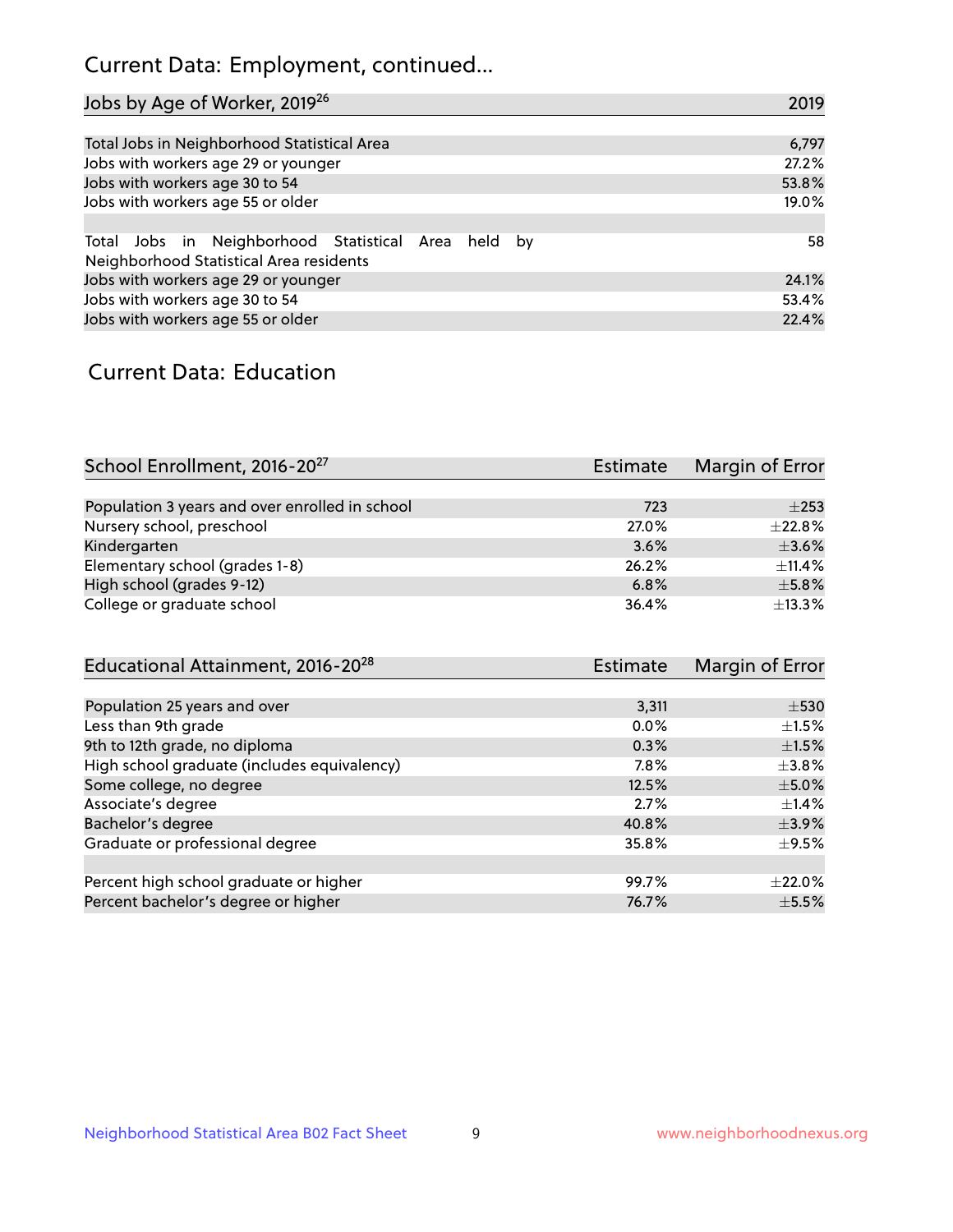# Current Data: Housing

| Households by Type, 2016-20 <sup>29</sup>            | <b>Estimate</b> | Margin of Error |
|------------------------------------------------------|-----------------|-----------------|
|                                                      |                 |                 |
| Total households                                     | 2,402           | $\pm$ 317       |
| Family households (families)                         | 38.5%           | $\pm$ 9.6%      |
| With own children under 18 years                     | 18.9%           | $\pm$ 9.4%      |
| Married-couple family                                | 29.3%           | $\pm$ 8.9%      |
| With own children of the householder under 18 years  | 12.5%           | $\pm$ 8.3%      |
| Male householder, no spouse present, family          | 4.9%            | $\pm$ 3.8%      |
| With own children of the householder under 18 years  | 3.4%            | $\pm$ 3.3%      |
| Female householder, no spouse present, family        | 4.3%            | $\pm$ 3.7%      |
| With own children of the householder under 18 years  | 3.0%            | ±3.4%           |
| Nonfamily households                                 | 61.5%           | $\pm$ 6.5%      |
| Householder living alone                             | 46.3%           | $\pm$ 9.0%      |
| 65 years and over                                    | 5.5%            | ±3.7%           |
| Households with one or more people under 18 years    | 19.2%           | $\pm$ 9.2%      |
| Households with one or more people 65 years and over | 14.4%           | $\pm$ 4.7%      |
|                                                      |                 |                 |
| Average household size                               | 1.88            | $\pm$ 0.13      |
| Average family size                                  | 2.60            | $\pm$ 0.18      |
| Housing Occupancy, 2016-20 <sup>30</sup>             | <b>Estimate</b> | Margin of Error |
| Total housing units                                  | 2,856           | $\pm$ 315       |
| Occupied housing units                               | 84.1%           | $\pm$ 6.1%      |
| Vacant housing units                                 | 15.9%           | $\pm$ 6.1%      |
|                                                      |                 |                 |
| Homeowner vacancy rate                               | 4.3             | $\pm$ 4.7       |
| Rental vacancy rate                                  | 12.8            | $\pm$ 7.2       |
| Units in Structure, 2016-20 <sup>31</sup>            | Estimate        | Margin of Error |
| Total housing units                                  | 2,856           | $\pm$ 315       |
| 1-unit, detached                                     | 10.0%           | $\pm$ 3.3%      |
|                                                      |                 | $\pm 2.3\%$     |
| 1-unit, attached                                     | 5.4%            | $\pm 1.3\%$     |
| 2 units                                              | 0.8%<br>2.8%    |                 |
| 3 or 4 units                                         |                 | $\pm 2.0\%$     |
| 5 to 9 units                                         | 5.2%            | $\pm 4.1\%$     |
| 10 to 19 units                                       | 8.4%            | $\pm 3.0\%$     |
| 20 or more units                                     | 67.2%           | $\pm$ 9.8%      |
| Mobile home                                          | 0.0%            | $\pm$ 0.6%      |
| Boat, RV, van, etc.                                  | $0.0\%$         | $\pm$ 0.6%      |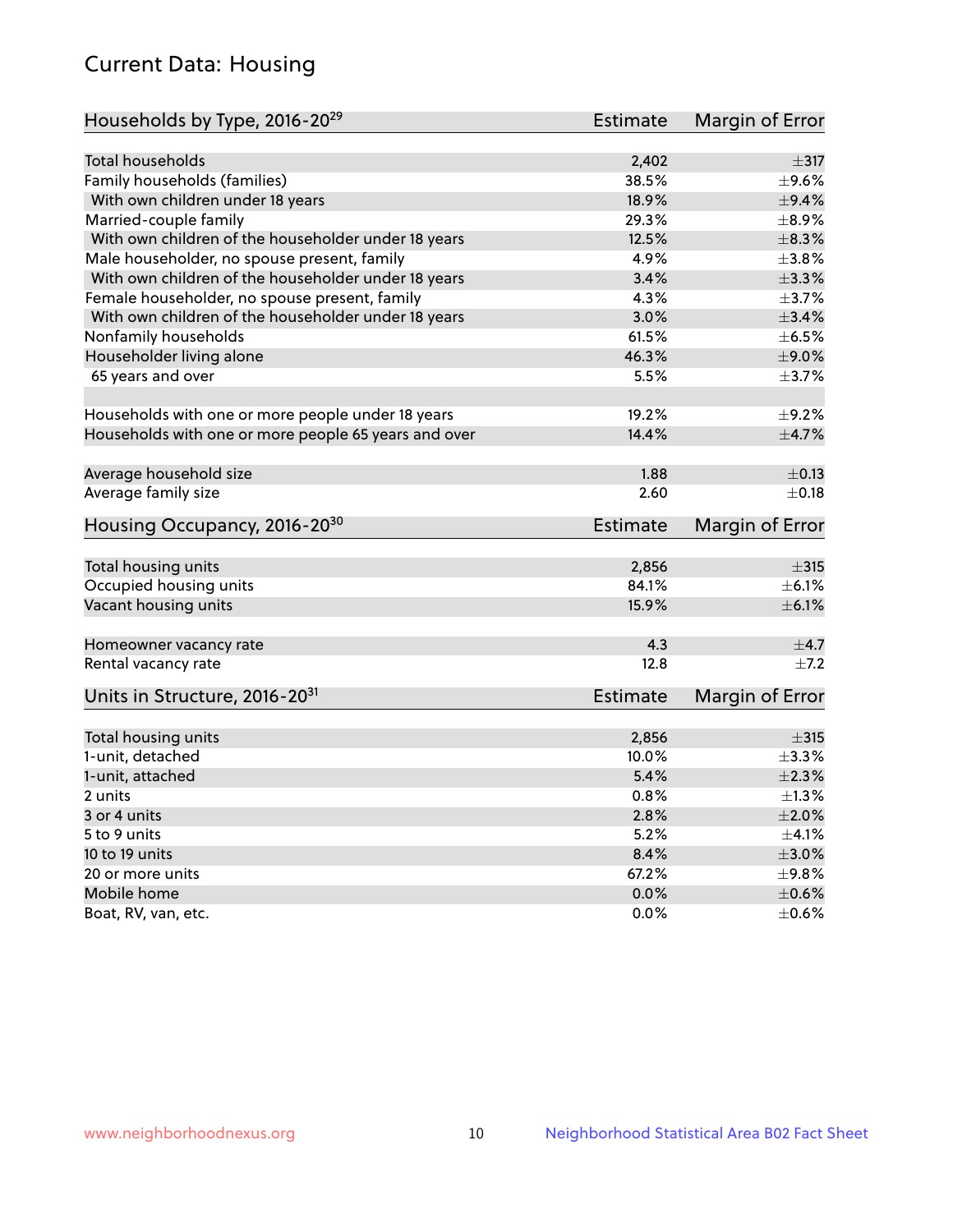# Current Data: Housing, continued...

| Year Structure Built, 2016-20 <sup>32</sup>    | Estimate        | Margin of Error |
|------------------------------------------------|-----------------|-----------------|
| Total housing units                            | 2,856           | $\pm$ 315       |
| Built 2014 or later                            | 15.2%           | $\pm 8.0\%$     |
| Built 2010 to 2013                             | 3.8%            | $\pm$ 3.2%      |
| Built 2000 to 2009                             | 23.3%           | $\pm$ 3.9%      |
| Built 1990 to 1999                             | 22.1%           | $\pm$ 7.3%      |
| Built 1980 to 1989                             | 7.5%            | $\pm$ 3.2%      |
| Built 1970 to 1979                             | 7.5%            | $\pm$ 3.8%      |
| Built 1960 to 1969                             | 10.5%           | $\pm 4.5\%$     |
| Built 1950 to 1959                             | 5.8%            | ±3.3%           |
| Built 1940 to 1949                             | 2.0%            | $\pm1.5\%$      |
| Built 1939 or earlier                          | 2.4%            | $\pm 1.3\%$     |
| Housing Tenure, 2016-2033                      | <b>Estimate</b> | Margin of Error |
| Occupied housing units                         | 2,402           | $\pm$ 317       |
| Owner-occupied                                 | 35.3%           | $\pm$ 5.8%      |
| Renter-occupied                                | 64.7%           | $\pm$ 9.1%      |
| Average household size of owner-occupied unit  | 1.90            | $\pm$ 0.57      |
| Average household size of renter-occupied unit | 1.87            | $\pm$ 0.27      |
| Residence 1 Year Ago, 2016-20 <sup>34</sup>    | Estimate        | Margin of Error |
| Population 1 year and over                     | 4,452           | $\pm 664$       |
| Same house                                     | 81.9%           | $\pm$ 9.1%      |
| Different house in the U.S.                    | 17.7%           | $\pm$ 4.3%      |
| Same county                                    | 10.7%           | $\pm 4.0\%$     |
| Different county                               | 7.0%            | $\pm 2.3\%$     |
| Same state                                     | 3.0%            | $\pm 1.8\%$     |
| Different state                                | 4.0%            | $\pm 1.6\%$     |
| Abroad                                         | 0.4%            | $\pm$ 0.5%      |
| Value of Housing Unit, 2016-20 <sup>35</sup>   | <b>Estimate</b> | Margin of Error |
| Owner-occupied units                           | 848             | $\pm$ 179       |
| Less than \$50,000                             | 0.0%            | $\pm$ 5.9%      |
| \$50,000 to \$99,999                           | 1.4%            | $\pm$ 6.0%      |
| \$100,000 to \$149,999                         | 11.0%           | ±11.4%          |
| \$150,000 to \$199,999                         | 11.3%           | $\pm$ 9.2%      |
| \$200,000 to \$299,999                         | 12.8%           | ±7.4%           |
| \$300,000 to \$499,999                         | 25.9%           | $\pm$ 5.0%      |
| \$500,000 to \$999,999                         | 24.1%           | ±11.7%          |
| \$1,000,000 or more                            | 13.6%           | $\pm$ 9.6%      |
| Mortgage Status, 2016-20 <sup>36</sup>         | <b>Estimate</b> | Margin of Error |
| Owner-occupied units                           | 848             | ±179            |
| Housing units with a mortgage                  | 57.4%           | $\pm$ 8.9%      |

Neighborhood Statistical Area B02 Fact Sheet 11 1 www.neighborhoodnexus.org

Housing units without a mortgage  $\pm 14.3\%$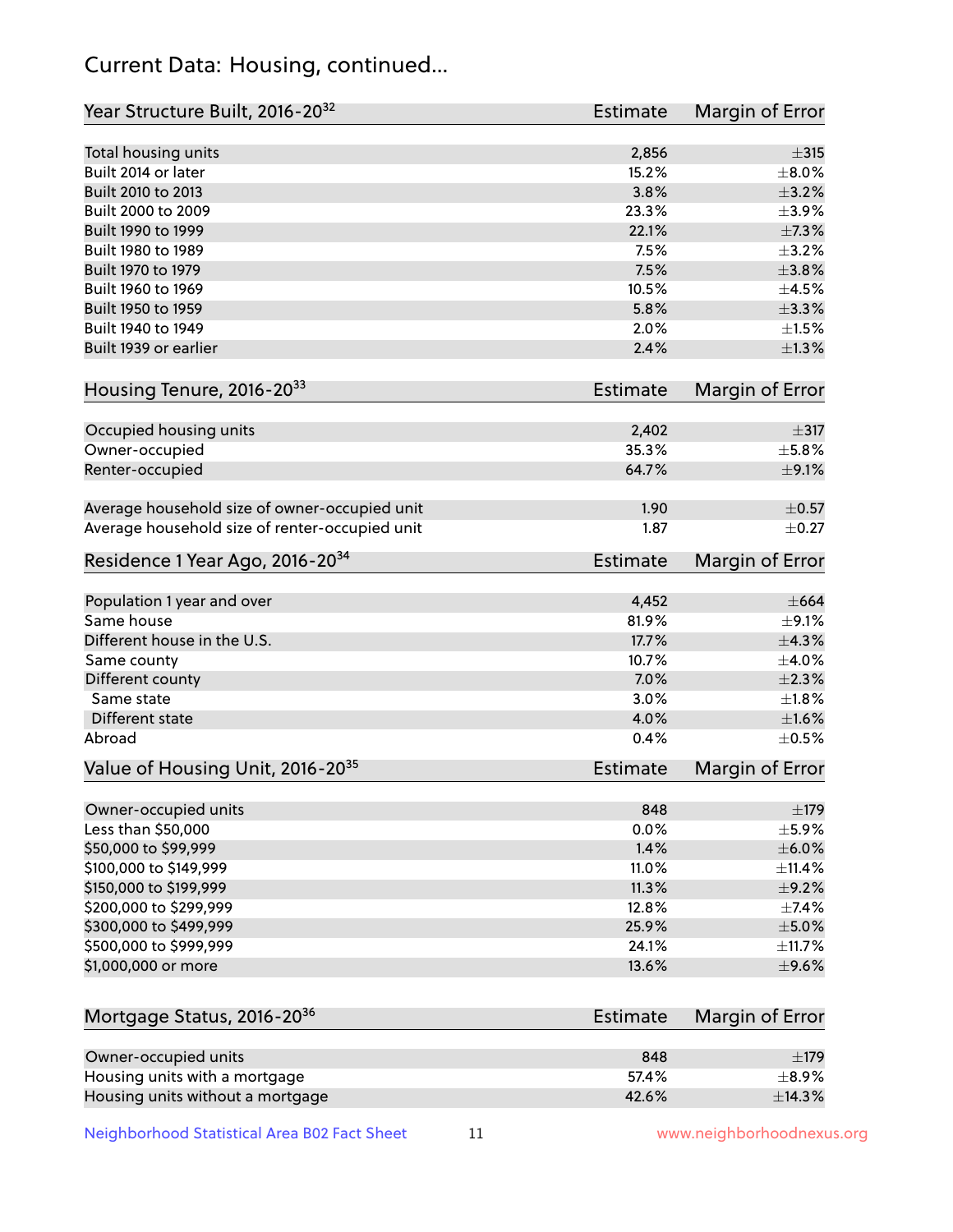# Current Data: Housing, continued...

| Selected Monthly Owner Costs, 2016-20 <sup>37</sup> | <b>Estimate</b> | Margin of Error |
|-----------------------------------------------------|-----------------|-----------------|
|                                                     |                 |                 |
| Housing units with a mortgage                       | 486             | $\pm$ 127       |
| Less than \$300                                     | $0.0\%$         | $\pm$ 5.1%      |
| \$300 to \$499                                      | 0.0%            | $\pm$ 5.1%      |
| \$500 to \$999                                      | 6.5%            | ±10.6%          |
| \$1,000 to \$1,499                                  | 8.8%            | $\pm$ 8.7%      |
| \$1,500 to \$1,999                                  | 10.6%           | ±13.7%          |
| \$2,000 to \$2,999                                  | 43.0%           | ±14.5%          |
| \$3,000 or more                                     | 31.0%           | ±11.3%          |
|                                                     |                 |                 |
| Median (dollars)                                    | \$2,622         | ±176            |
|                                                     |                 |                 |
| Housing units without a mortgage                    | 361             | ±143            |
| Less than \$150                                     | 0.0%            | $\pm$ 6.9%      |
| \$150 to \$249                                      | 0.0%            | $\pm$ 6.9%      |
| \$250 to \$349                                      | 0.0%            | $\pm$ 6.9%      |
| \$350 to \$499                                      | 3.1%            | ±6.8%           |
| \$500 to \$699                                      | 22.7%           | $\pm 27.7\%$    |
| \$700 or more                                       | 74.3%           | $\pm$ 18.0%     |
|                                                     |                 |                 |
| Median (dollars)                                    | \$1,028         | $\pm 101$       |

| Selected Monthly Owner Costs as a Percentage of | Estimate | Margin of Error |
|-------------------------------------------------|----------|-----------------|
| Household Income, 2016-20 <sup>38</sup>         |          |                 |
|                                                 |          |                 |
| Housing units with a mortgage <sup>39</sup>     | 473      | ±140            |
| Less than 20.0 percent                          | 78.2%    | $\pm$ 12.2%     |
| 20.0 to 24.9 percent                            | 4.0%     | $\pm$ 4.4%      |
| 25.0 to 29.9 percent                            | $8.8\%$  | $\pm$ 9.0%      |
| 30.0 to 34.9 percent                            | 0.2%     | $\pm$ 3.3%      |
| 35.0 percent or more                            | 8.7%     | $\pm$ 8.1%      |
|                                                 |          |                 |
| Housing units without a mortgage <sup>40</sup>  | 316      | $\pm$ 144       |
| Less than 10.0 percent                          | 31.1%    | ±20.3%          |
| 10.0 to 14.9 percent                            | 35.7%    | $\pm 20.8\%$    |
| 15.0 to 19.9 percent                            | 6.3%     | $\pm$ 7.5%      |
| 20.0 to 24.9 percent                            | 3.5%     | $\pm$ 5.9%      |
| 25.0 to 29.9 percent                            | 2.2%     | $\pm$ 5.0%      |
| 30.0 to 34.9 percent                            | 3.2%     | $\pm$ 5.9%      |
| 35.0 percent or more                            | 18.1%    | ±22.9%          |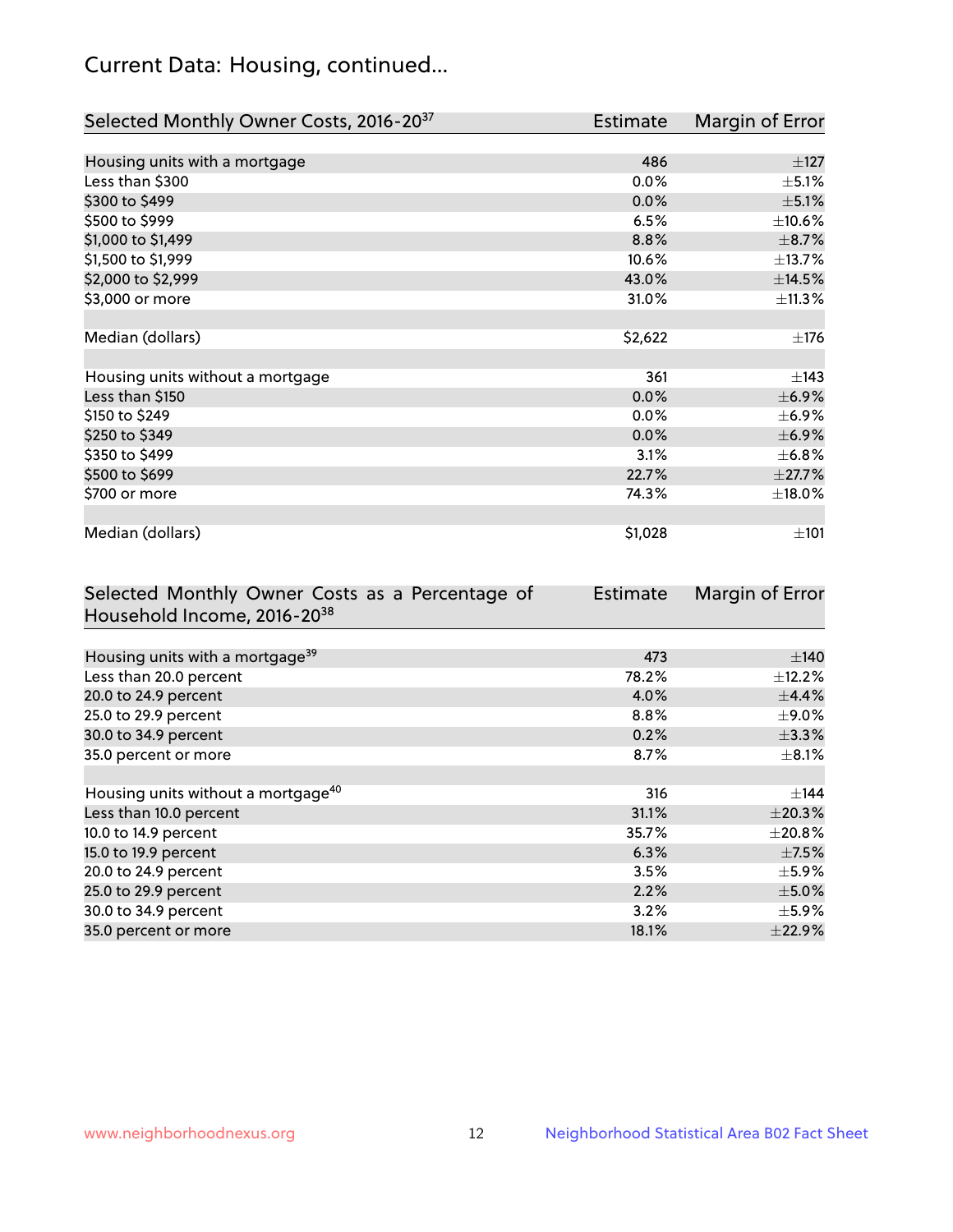# Current Data: Housing, continued...

| Gross Rent, 2016-20 <sup>41</sup>               | <b>Estimate</b> | Margin of Error |
|-------------------------------------------------|-----------------|-----------------|
|                                                 |                 |                 |
| Occupied units paying rent                      | 1,549           | $\pm 301$       |
| Less than \$200                                 | 0.0%            | $\pm 2.0\%$     |
| \$200 to \$499                                  | 6.8%            | $\pm$ 5.9%      |
| \$500 to \$749                                  | 0.3%            | $\pm$ 2.4%      |
| \$750 to \$999                                  | 1.8%            | ±2.8%           |
| \$1,000 to \$1,499                              | 30.5%           | ±12.2%          |
| \$1,500 to \$1,999                              | 36.7%           | ±12.3%          |
| \$2,000 or more                                 | 24.0%           | $\pm$ 6.5%      |
| Median (dollars)                                | \$1,645         | $\pm 78$        |
|                                                 |                 |                 |
| No rent paid                                    | 6               | ±15             |
|                                                 |                 |                 |
| Gross Rent as a Percentage of Household Income, | <b>Estimate</b> | Margin of Error |
| $2016 - 20^{42}$                                |                 |                 |
|                                                 |                 |                 |
| Occupied units paying rent <sup>43</sup>        | 1,520           | $\pm 350$       |
| Less than 15.0 percent                          | 15.4%           | $\pm$ 5.6%      |
| 15.0 to 19.9 percent                            | 28.8%           | ±13.8%          |
| 20.0 to 24.9 percent                            | 17.2%           | ±10.1%          |
| 25.0 to 29.9 percent                            | 10.9%           | $\pm$ 5.2%      |
| 30.0 to 34.9 percent                            | 7.1%            | $\pm$ 5.0%      |
| 35.0 percent or more                            | 20.7%           | $\pm$ 7.1%      |

# Current Data: Transportation

| Commuting to Work, 2016-20 <sup>44</sup>  | <b>Estimate</b> | Margin of Error |
|-------------------------------------------|-----------------|-----------------|
|                                           |                 |                 |
| Workers 16 years and over                 | 3,023           | $\pm$ 477       |
| Car, truck, or van - drove alone          | 82.8%           | $\pm$ 7.8%      |
| Car, truck, or van - carpooled            | 4.0%            | $\pm$ 3.1%      |
| Public transportation (excluding taxicab) | 0.7%            | $\pm 1.1\%$     |
| Walked                                    | 4.6%            | $\pm1.8\%$      |
| Other means                               | 2.7%            | $\pm 2.3\%$     |
| Worked at home                            | 5.1%            | $\pm$ 3.1%      |
|                                           |                 |                 |
| Mean travel time to work (minutes)        | 23.7            | $\pm 2.9$       |

| Access to a Vehicle, 2016-20 <sup>45</sup> | Estimate | Margin of Error |
|--------------------------------------------|----------|-----------------|
|                                            |          |                 |
| Occupied housing units                     | 2.402    | $\pm$ 317       |
| No vehicles available                      | 3.0%     | $+3.2%$         |
| 1 vehicle available                        | 51.2%    | $\pm$ 11.9%     |
| 2 vehicles available                       | 36.5%    | $\pm$ 6.8%      |
| 3 or more vehicles available               | 9.3%     | $\pm$ 3.8%      |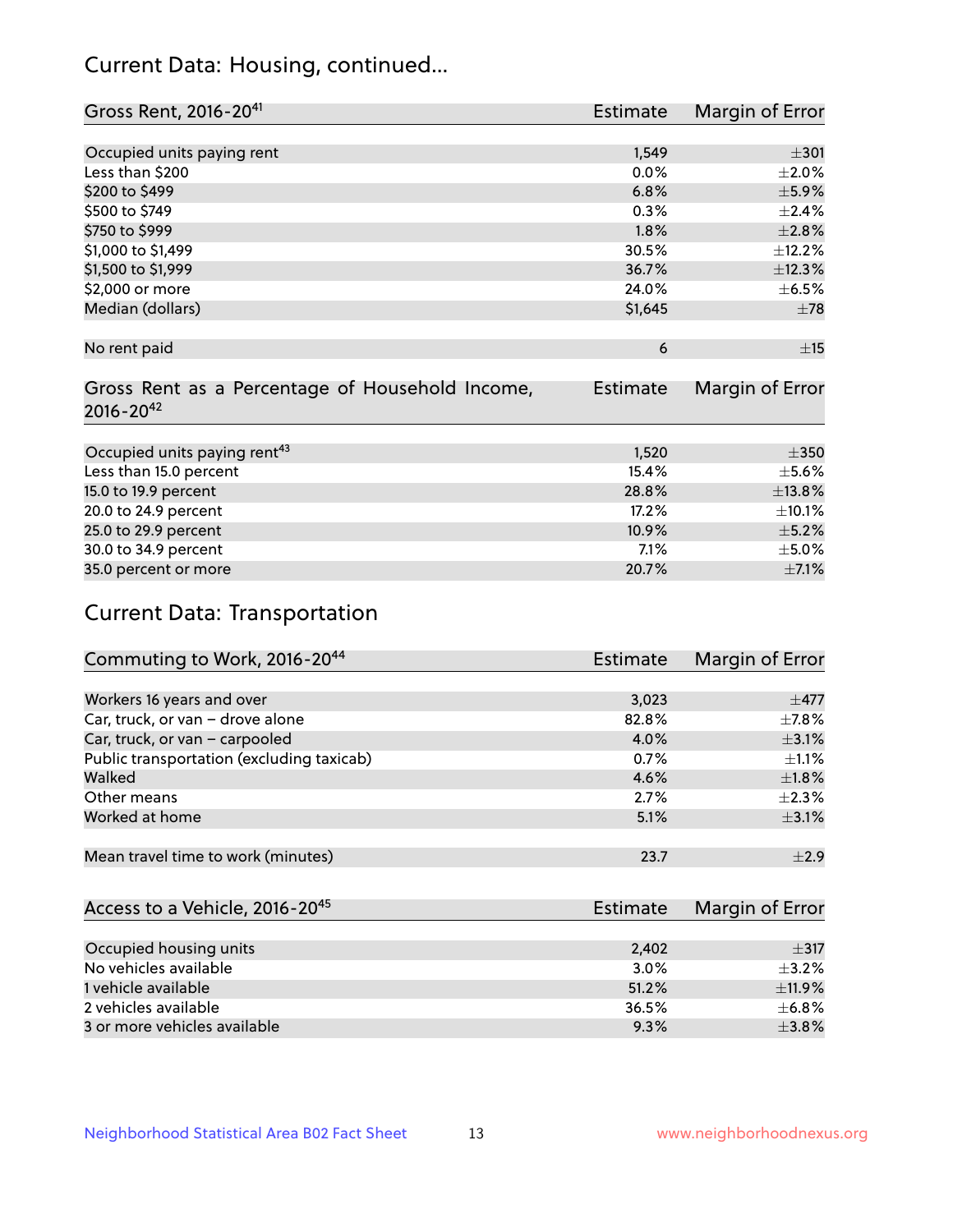# Current Data: Health

| Health Insurance coverage, 2016-2046                    | Estimate | Margin of Error |
|---------------------------------------------------------|----------|-----------------|
|                                                         |          |                 |
| Civilian Noninstitutionalized Population                | 4,514    | $\pm$ 677       |
| With health insurance coverage                          | 95.9%    | ±19.2%          |
| With private health insurance coverage                  | 90.4%    | ±18.5%          |
| With public health coverage                             | 10.6%    | $\pm$ 3.5%      |
| No health insurance coverage                            | 4.1%     | $\pm 2.7\%$     |
| Civilian Noninstitutionalized Population Under 19 years | 585      | $\pm$ 585       |
| No health insurance coverage                            | 2.5%     | $\pm$ 6.7%      |
| Civilian Noninstitutionalized Population 19 to 64 years | 3,492    | $\pm$ 498       |
| In labor force:                                         | 3,115    | $\pm 500$       |
| Employed:                                               | 3,083    | $\pm 490$       |
| With health insurance coverage                          | 96.3%    | ±4.8%           |
|                                                         | 96.1%    | $\pm$ 4.9%      |
| With private health insurance coverage                  |          |                 |
| With public coverage                                    | 1.3%     | $\pm 1.1\%$     |
| No health insurance coverage                            | 3.7%     | $\pm 2.7\%$     |
| Unemployed:                                             | 32       | $+490$          |
| With health insurance coverage                          | 100.0%   | $\pm$ 0.0%      |
| With private health insurance coverage                  | 100.0%   | $\pm$ 0.0%      |
| With public coverage                                    | 0.0%     | $\pm$ 54.6%     |
| No health insurance coverage                            | 0.0%     | ±54.6%          |
|                                                         |          |                 |
| Not in labor force:                                     | 378      | $\pm$ 138       |
| With health insurance coverage                          | 93.2%    | ±6.8%           |
| With private health insurance coverage                  | 85.8%    | $\pm 10.5\%$    |
| With public coverage                                    | 21.2%    | ±19.9%          |
| No health insurance coverage                            | 6.8%     | $\pm$ 9.0%      |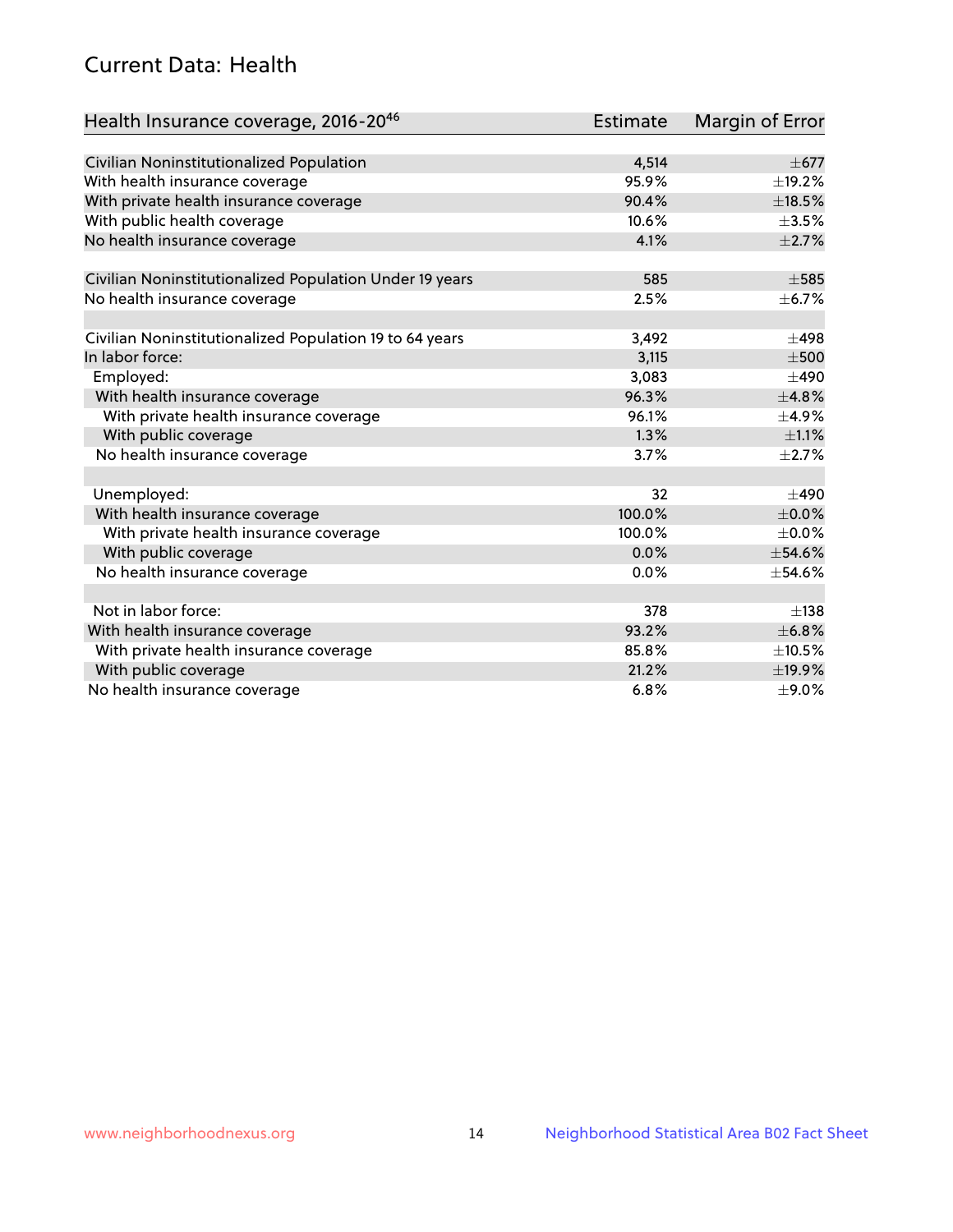#### Notes:

- 1. Source: U.S. Census Bureau, Decennial Census 2000, SF1 tables P8, P12; American Community Survey, tables B01001, B03002
- 2. This category includes Pacific Islanders, Native Americans and Alaska Natives, people who identify as some other race, and those who identify as bi/multi racial.
- 3. Source: U.S. Census Bureau, Decennial Census 2000, SF1 tables P15, P16, P18, P19; American Community Survey, tables B11001, B11005, B11003
- 4. Source: U.S. Census Bureau, Decennial Census 2000, SF3 table P37; American Community Survey, table B15002
- 5. Source: U.S. Census Bureau, Longitudinal Employer-Household Dynamics Residential Area Characteristics, Table JT01 (Primary Jobs); Workplace Area Characteristics, Table JT00 (All Jobs)
- 6. Source: U.S. Census Bureau, Decennial Census 2000, SF3 tables P52, P87; American Community Survey, tables B19001, B17001
- 7. Source: U.S. Census Bureau, Decennial Census 2000, SF1 tables H3, H4; American Community Survey, tables B25002, B25009
- 8. Source: U.S. Census Bureau, Decennial Census 2000, SF3 table H44; American Community Survey, tables B25044
- 9. Source: Atlanta Police Department, COBRA; U.S. Census Bureau, American Community Survey, table B01001
- 10. Source: U.S. Census Bureau, American Community Survey, table B01001
- 11. Source: U.S. Census Bureau, American Community Survey, table B03002
- 12. Source: U.S. Census Bureau, American Community Survey, table B05002
- 13. Source: U.S. Census Bureau, American Community Survey, table B05003
- 14. Source: U.S. Census Bureau, American Community Survey, tables B19001, B19025, B19051, B19061, B19055, B19065, B19059, B19069, B19056, B19066, B19057, B19067, B22001, B19101, B19127
- 15. Source: U.S. Census Bureau, American Community Survey, tables B19201, B19214, B20017, B19313
- 16. Source: U.S. Census Bureau, American Community Survey, table B17010
- 17. Source: U.S. Census Bureau, American Community Survey, tables B17001, B17006, B17021, B17007. Table totals may be lower than the total population, as they are based on the population for whom poverty status is determined.
- 18. Source: U.S. Census Bureau, American Community Survey, B17001H, B17001B, B17001D, B17001I. Table totals may be lower than the total population, as they are based on the population for whom poverty status is determined.
- 19. Source: U.S. Census Bureau, American Community Survey, tables B23001, B23008
- 20. Source: U.S. Census Bureau, American Community Survey, table C24030
- 21. Source: U.S. Census Bureau, American Community Survey, table C24010
- 22. Source: U.S. Census Bureau, American Community Survey, table B24080
- 23. Source: U.S. Census Bureau, Longitudinal Employer-Household Dynamics Origin-Destination Data, Tables JT00 Main and JT00 Aux
- 24. Source: U.S. Census Bureau, Longitudinal Employer-Household Dynamics Origin-Destination Data, Tables JT00 Main and JT00 Aux
- 25. Source: U.S. Census Bureau, Longitudinal Employer-Household Dynamics Origin-Destination Data, Tables JT00 Main and JT00 Aux
- 26. Source: U.S. Census Bureau, Longitudinal Employer-Household Dynamics Origin-Destination Data, Tables JT00 Main and JT00 Aux
- 27. Source: U.S. Census Bureau, American Community Survey, table B14001
- 28. Source: U.S. Census Bureau, American Community Survey, table B15002
- 29. Source: U.S. Census Bureau, American Community Survey, tables B11001, B11003, B11007, B11005, B09019
- 30. Source: U.S. Census Bureau, American Community Survey, tables B25002, B25003, B25004
- 31. Source: U.S. Census Bureau, American Community Survey, table B25024
- 32. Source: U.S. Census Bureau, American Community Survey, table B25034
- 33. Source: U.S. Census Bureau, American Community Survey, tables B25009, B25008, B25003
- 34. Source: U.S. Census Bureau, American Community Survey, table B07003
- 35. Source: U.S. Census Bureau, American Community Survey, table B25075. This value is self-reported and may differ from home values as determined by the County Tax Assessor.
- 36. Source: U.S. Census Bureau, American Community Survey, table B25081
- 37. Source: U.S. Census Bureau, American Community Survey, table B25087
- 38. Source: U.S. Census Bureau, American Community Survey, table B25091
- 39. Excludes units where Selected Monthly Owner Costs as a Percentage of Income cannot be computed.
- 40. Excludes units where Selected Monthly Owner Costs as a Percentage of Income cannot be computed.
- 41. Source: U.S. Census Bureau, American Community Survey, table B25063
- 42. Source: U.S. Census Bureau, American Community Survey, table B25070
- 43. Excludes units where Gross Rent as a Percentage of Income cannot be computed.
- 44. Source: U.S. Census Bureau, American Community Survey, tables B08101, B08013
- 45. Source: U.S. Census Bureau, American Community Survey, table B25044
- 46. Source: U.S. Census Bureau, American Community Survey, tables B18135, B27011

The dagger (†) symbol denotes values that cannot be computed.